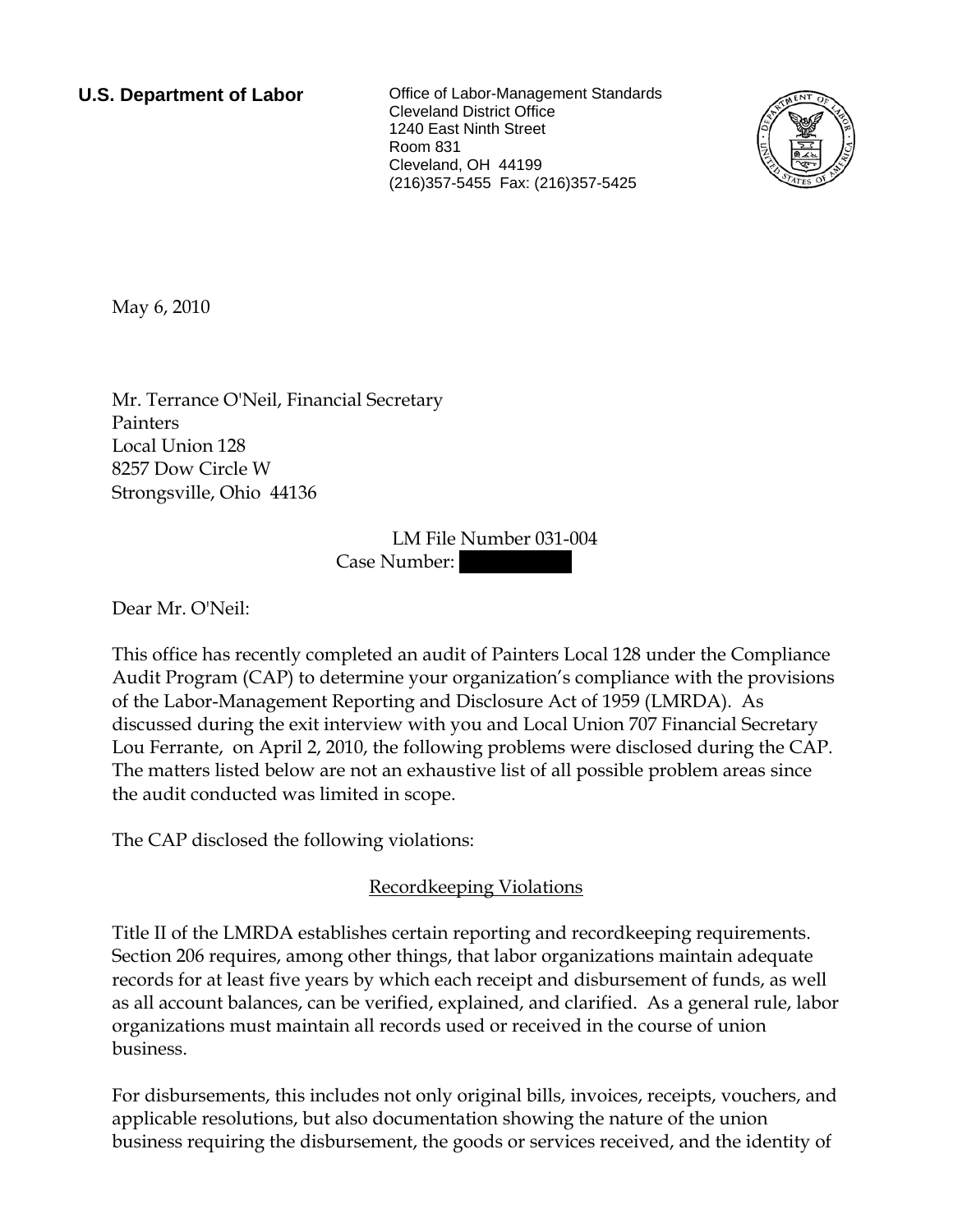Mr. Terrance O'Neil June 8, 2010 Page 2 of 3

the recipient(s) of the goods or services. In most instances, this documentation requirement can be satisfied with a sufficiently descriptive expense receipt or invoice. If an expense receipt is not sufficiently descriptive, a union officer or employee should write a note on it providing the additional information. For money it receives, the labor organization must keep at least one record showing the date, amount, purpose, and source of that money. The labor organization must also retain bank records for all accounts.

The audit of Local 128's 2007 records revealed the following recordkeeping violations:

## Failure to Keep Records

Local 128 merged with Painters Local 707 at the end of the fiscal year, December 31, 2007. Financial Secretary O'Neil stated he had turned over all the records to Local Union 707, however, some supporting documentation for disbursements and receipts were unavailable for review. Local Union 128 agreed to maintain all documentation to support entries on the LM-3 report.

# Reporting Violations

The audit disclosed a violation of LMRDA Section 201(b), which requires labor organizations to file annual financial reports accurately disclosing their financial condition and operations. The Labor Organization Annual Report Form LM-3 filed by Local 128 for fiscal year ending December 31, 2007, was deficient in that:

## Disbursements to Officers

Local 128 did not include some reimbursements to officers totaling at least \$208 in the amounts reported Item 24 (All Officers and Disbursements to Officers). It appears the union erroneously reported these payments in Item 54, Other Disbursements.

The union must report most direct disbursements to Local 128 officers and some indirect disbursements made on behalf of its officers in Item 24. A "direct disbursement" to an officer is a payment made to an officer in the form of cash, property, goods, services, or other things of value. See the instructions for Item 24 for a discussion of certain direct disbursements to officers that do not have to be reported in Item 24. An "indirect disbursement" to an officer is a payment to another party (including a credit card company) for cash, property, goods, services, or other things of value received by or on behalf of an officer. However, indirect disbursements for